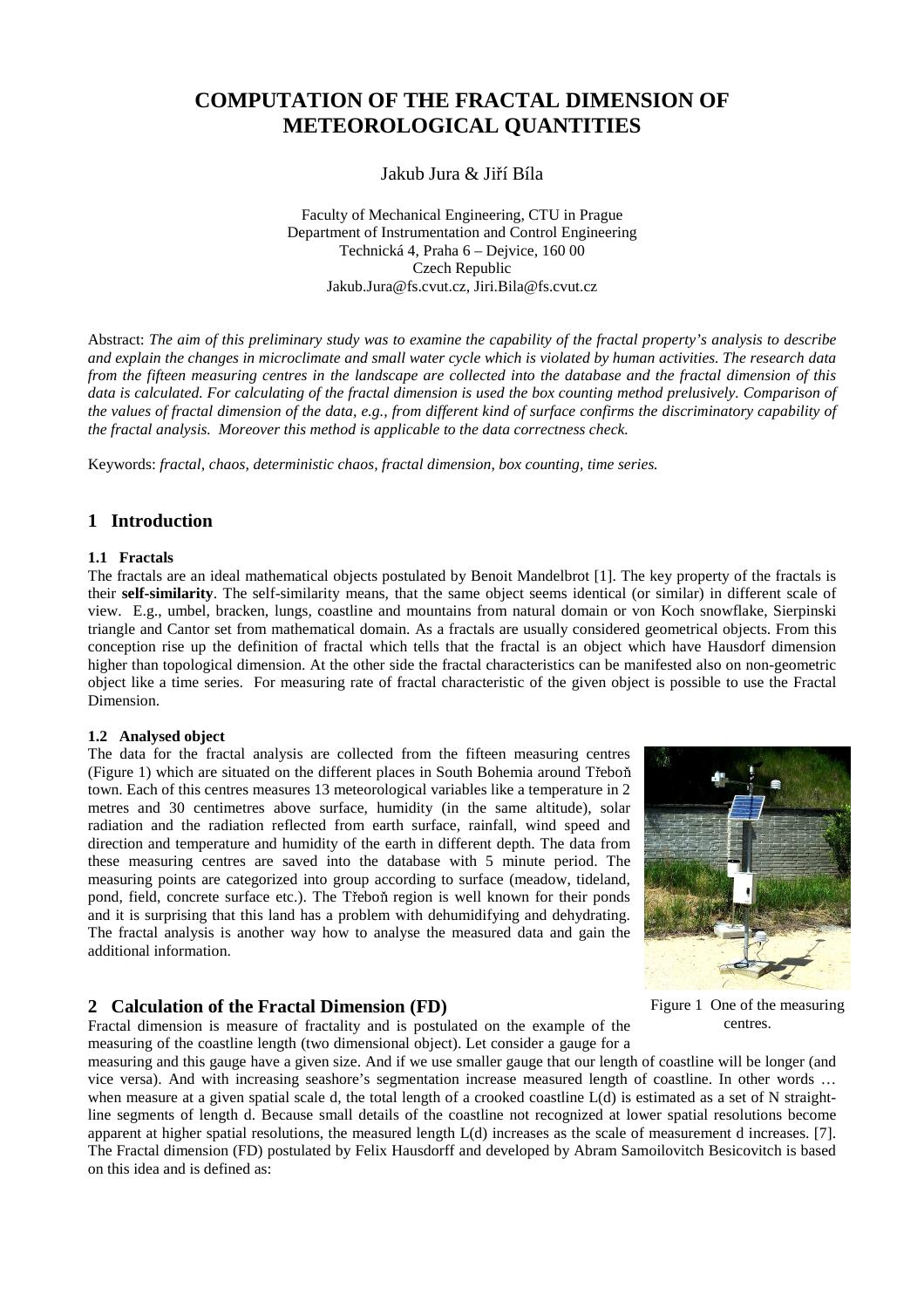$$
D = \frac{\log N}{\log(1/r)}\tag{1}
$$

Where:

D ... the fractal dimension

- N… the number of an object's internal homotheties
- r … the ratio of homothety

### **2.1 Box Counting Method**

The formula (1) is for the ideal (mathematical) object. The Box Counting is method to estimating the Fractal Dimension of the real object – in this case time series. This method is also based on the coastline measuring principle. The estimated FD is an angular coefficient of the line which approximates the dependence of logarithm of minimal number of n-dimensional cubes (or sphere) which can cover the object and logarithm of reciprocal value of size of the ndimensional cubes (or sphere) – formula (2). The Box Counting Method is described, e.g., in [3], [4], [5], [6], [7] and is illustrated on Figure 2.

$$
D = \lim_{\varepsilon \to 0} \frac{\log[C(\varepsilon)]}{\log \frac{1}{\varepsilon}} \tag{2}
$$

Where:

D … the estimation of FD

<sup>ε</sup> the size of the n-dimensional cubes

 $C(\varepsilon)$  ... the minimal number of n-dimensional cubes



Figure 2 Box counting for two and one-dimensional objects.

Since we calculate the fractal dimension of the one-dimensional series we work in one-dimensional space. Therefore also covering n-dimensional cube is one-dimensional – ergo abscissa. If we want to calculate the FD of the time series like a Figure we must to specify the time-scale for transformation (display) the time to a space. And FD is influenced by this given time-scale (especially by the rate between scale on the axis x and y).

Procedure of FD solving is consequential:

- 1) Set the minimal and maximal meaningful size of one-dimensional cube. In this moment is necessary prescribing the fixed rules to assess the minimal and maximal size of abscissa. The results depend on these values. It is well indicate on the Figure 3. The range of abscisses's size is need to choice from the part which is closed to linear (illustrated on the Figure 3 in the rectangular). But this graph is known from step four.
- 2) Cover the entire object by the abscissas for a given size (Figure 2b). Size is between min and max value defined in step 1.
- 3) Count number of abscissas required to cover the object and repeat step 2 and 3 for a different size of abscissas.
- 4) Draw the points of dependency (Figure 4).
- 5) Realise linear regression (Figure 4).
- 6) Calculate the coefficients of this line the firs coefficient is angular coefficient, ergo estimated Fractal Dimension (Figure 4).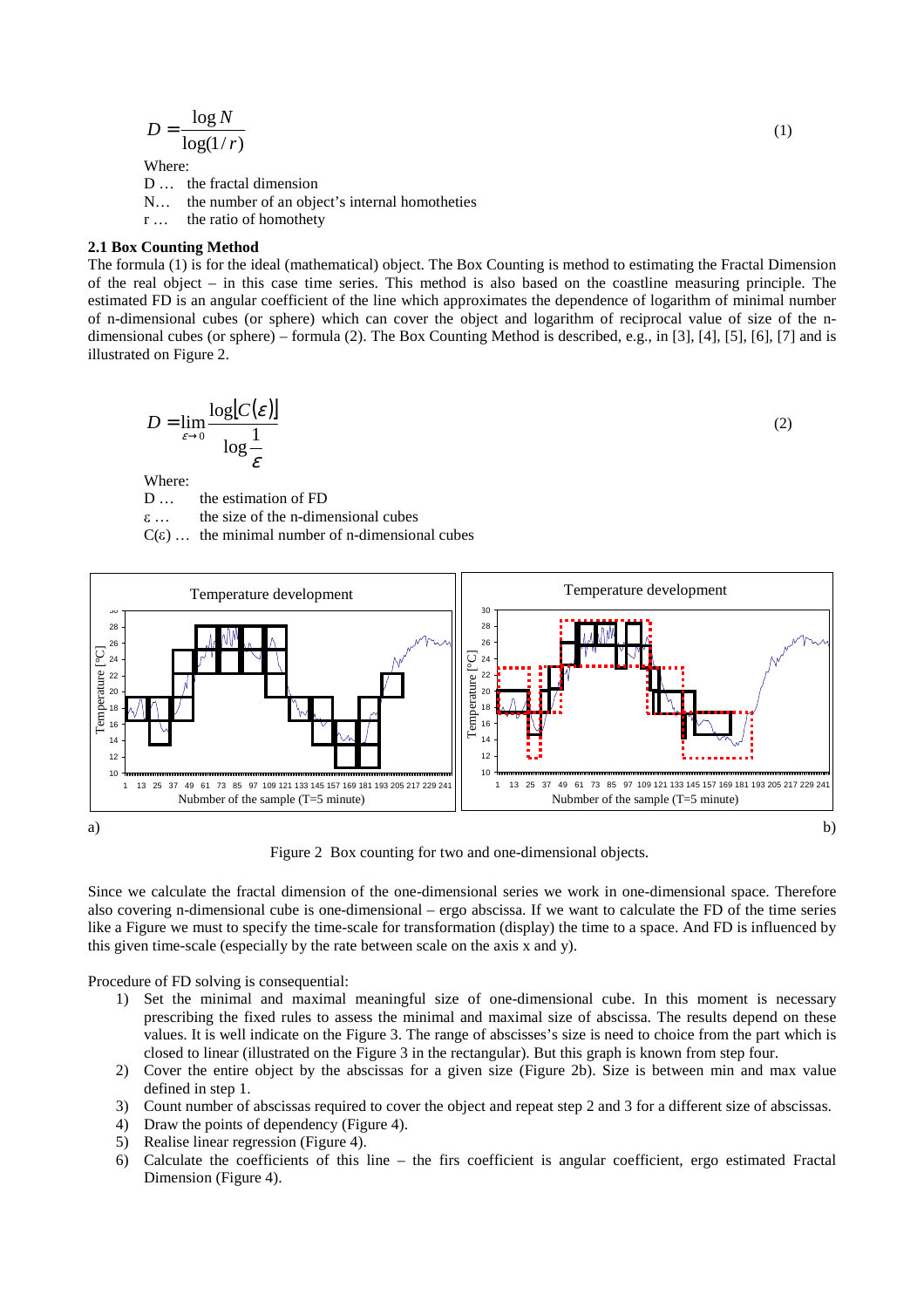

Figure 3 Influence of the abscissa's size to the estimation of the fractal dimension.



Figure 4 Calculating FD by Box Counting Method.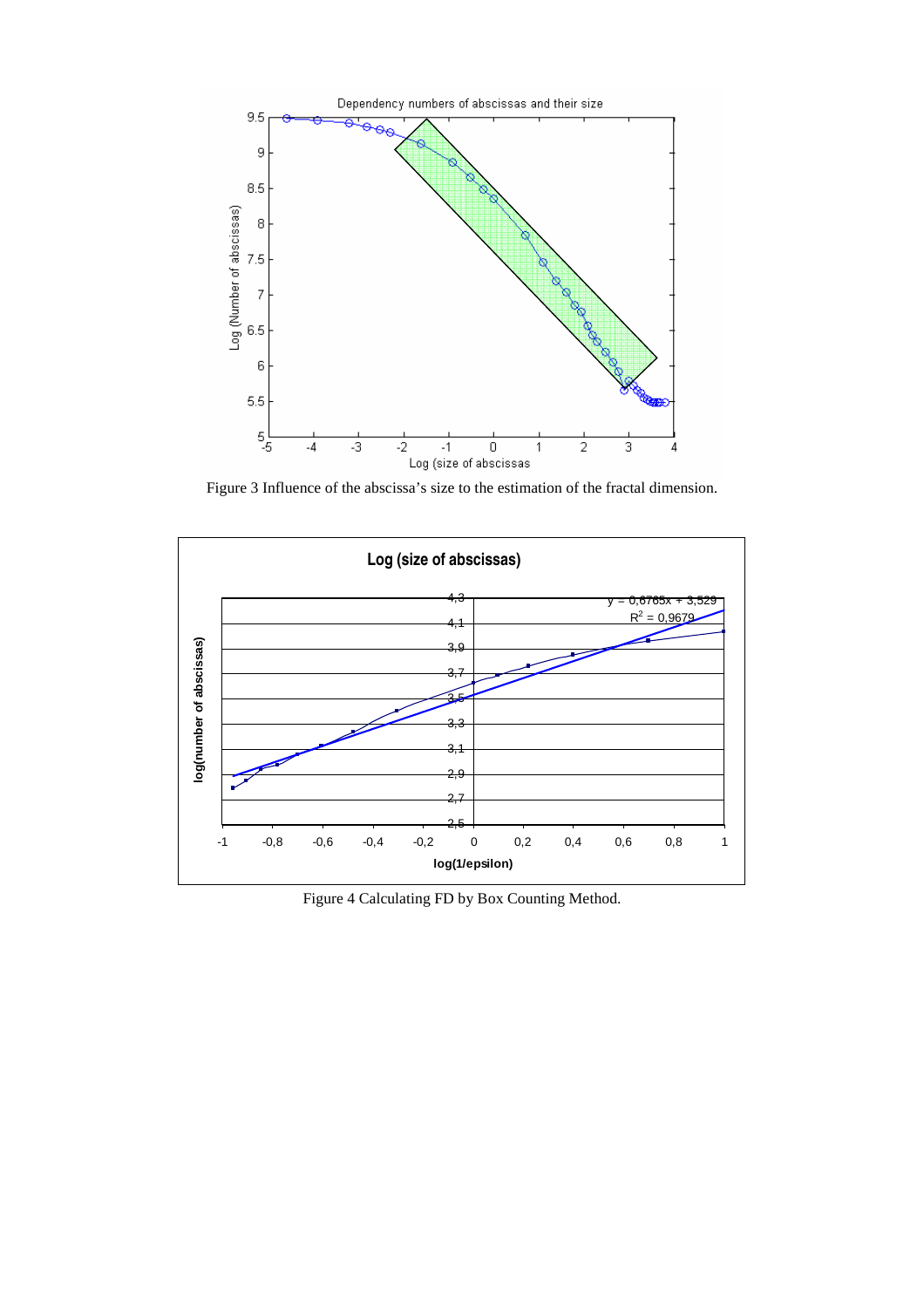# **3 Results**

The computation of Fractal Dimension has minimally two useful applications – Fractal analysis of ecosystem functions and check of the collected data correctness.

### **3.1. Fractal analysis of meteorological quantities**

The goal of the project (referred in [9]) is among others concentrated on the development of biodiversity in the ecosystem. The research is oriented especially to micro-meteorology, to the thermodynamics of atmosphere in a close distance to surfaces of different localities and to the principles of Small Water Cycle SWC [2]. The identified value of the fractal dimension of the meteorological quantities can relate to development of biodiversity and violation of the SWC at the specific type of surface. This hypothesis is based on known relation between chaotic meteorological signals and fractal dimension and deterministic chaos principles. However verification of this hypothesis is not goal of this submission. The results of calculating are numerical expression of the FD's estimation of the different meteorological quantities at different places and in a different time.



Figure 5 Fractal Dimension of different meteorological quantities at the Pastvina Ježek place on 2008 July.

On the Figure 5 is shown that value of the FD of different quantities is also different. Lower value of the solar radiation's FD is expected, because the segmentation of this quantity is a little. But higher value of Earth temperatures than temperature at 2 m and 30 cm is surprise.



Figure 6 Fractal Dimension of meteorological quantities at the three different places (meadow, concrete, water surface) on 2008 July.

On the Figure 6 is shown that the differences between values of FD at various places are lower than differences between values of FD of various quantities. The value of the fractal dimension of earth temperature is significantly higher on the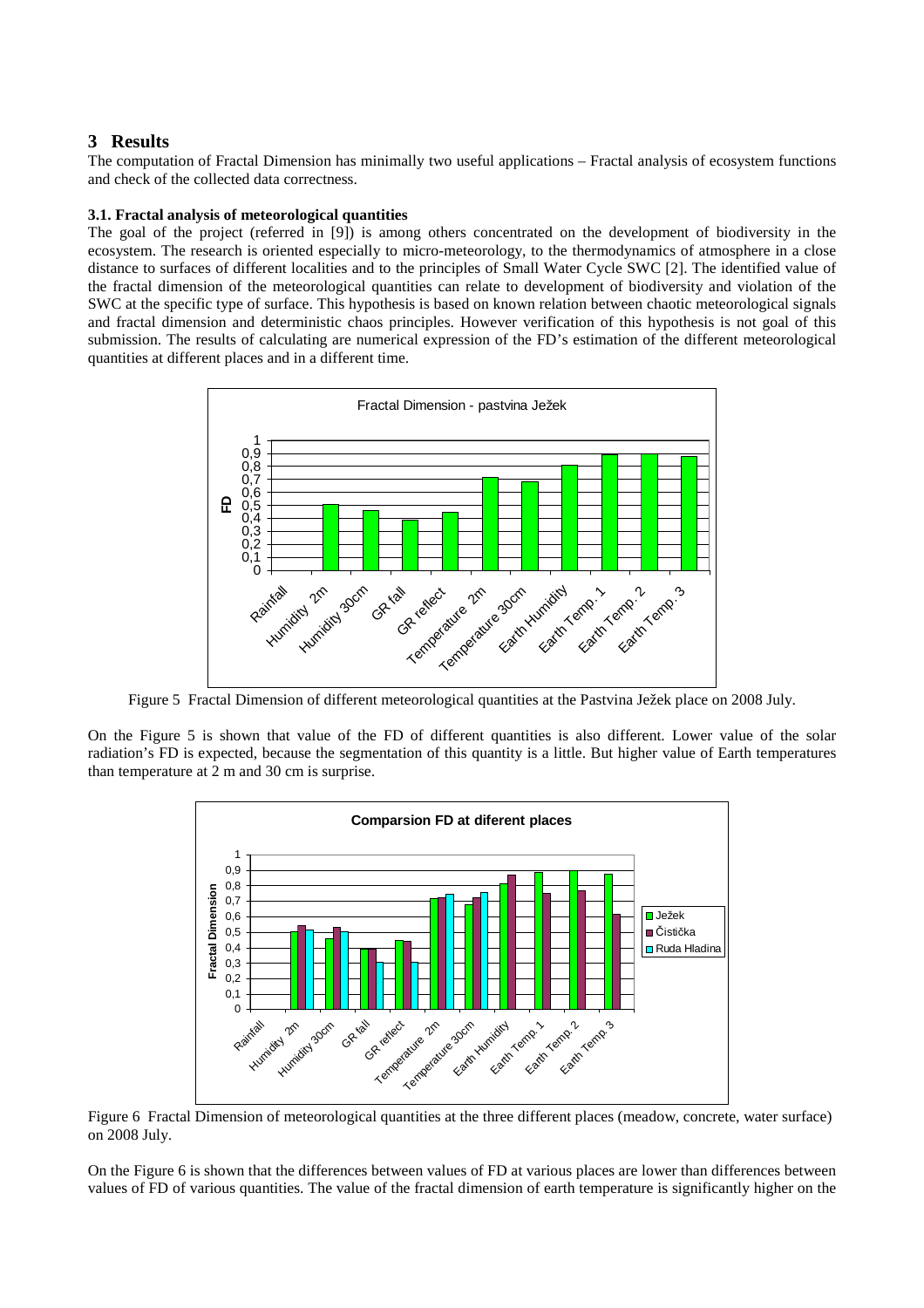green surface than on the concrete surface. And finally the value of FD is relatively stable over a year as it shown at the Figure 7.



Figure 7 Fractal Dimension of the temperature in 20 cm above surface at the Pastvina Ježek (meadow) on 2008 July.

#### **3.2 Correctness of collected data**

Next use of the fractal analysis is to check the correctness of collected date. The data from the remote measuring centres are saved in the database of the TokEnLek server. Any amount of the data make impossible manually checks them and probability of the emergence of the error is not zero. The fractal analysis is another tool to identify this error. As it shown at the Figure 8 the Fractal analysis is sensitive to data incoherence. The certain fractal dimension is inherent to the given fractal object and the change of FD denotes some change of this object.



Figure 8 Sensitivity of the Fractal analysis to incoherent data. To the time series (right part) is added incorect value.

### **4 Conclusion**

The experimental results show that the fractal dimension of micro-meteorological quantities has a relation with the environmental factors. E.g., fractal dimension of the earth temperature under the concrete surface (where the violation of the SWC is expected) is significantly lower than a fractal dimension from pasture and above the earth surface vice versa. These results will need the interpretation from the ecosystem's point of view, but there is a clear discriminatory capability of this method. Moreover this fractal analysis is applicable to the data correctness check. The method of determining the value of the fractal dimension was tested from the methodological point of view and it is very sensitive to the choice of suitable range of the size of covering n-dimensional cube, but the reliability of measuring is possible to reach out by an assignment and keep perspicuous rules this choice.